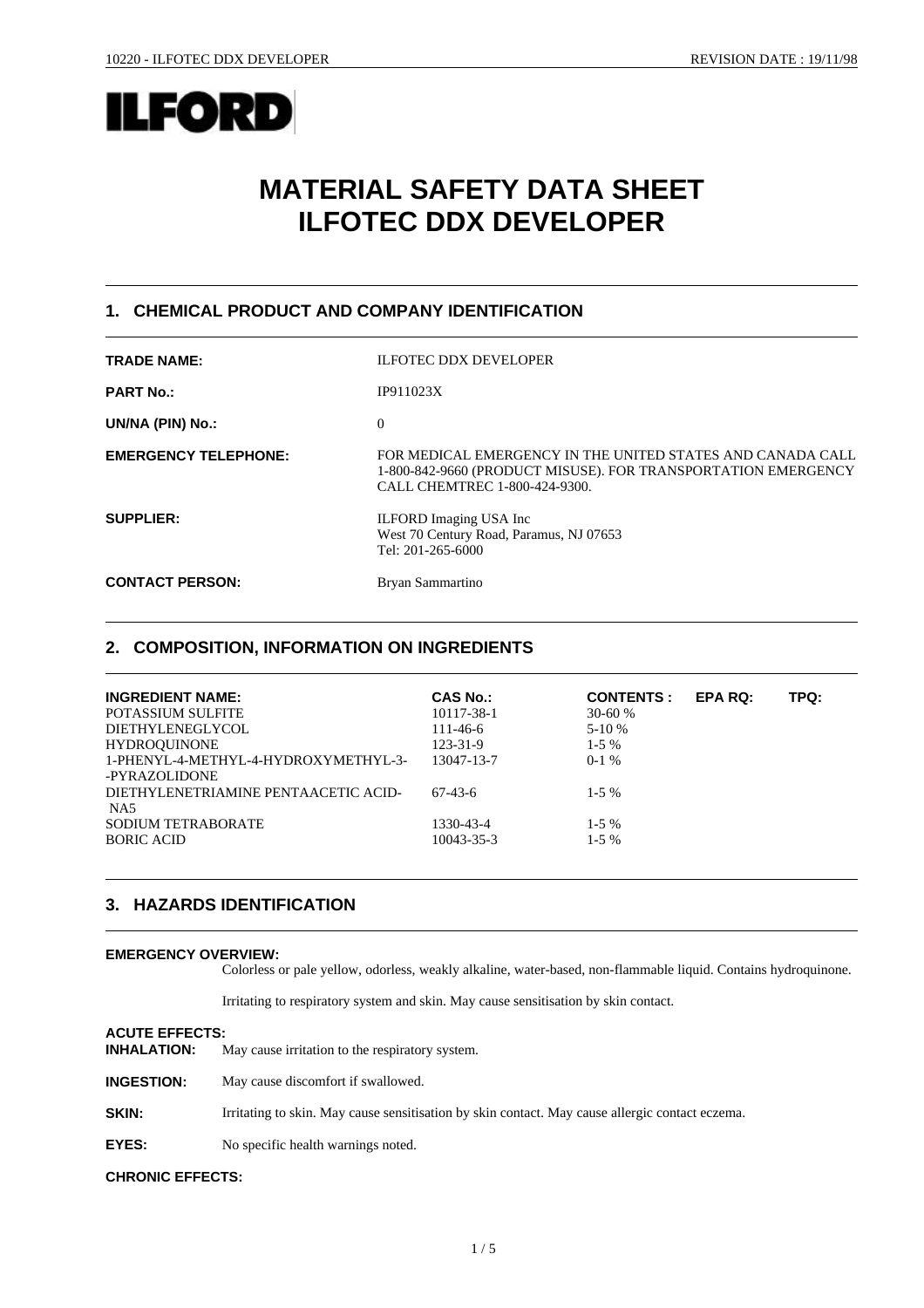#### **HEALTH WARNINGS:**

Prolonged or repeated exposure may cause severe irritation. May cause skin irritation/eczema. May cause sensitisation by skin contact. May cause irritation to the respiratory system.Liquid may irritate the skin.May cause allergy. May cause hypersensitivity.

#### **ROUTE OF ENTRY:**

Inhalation. Ingestion. Skin and/or eye contact.

#### **MEDICAL INFORMATION:**

May aggravate existing: Chronic respiratory and obstructive airway diseases. Skin disorders and allergies.

### **4. FIRST AID MEASURES**

**INHALATION:** Move the exposed person to fresh air at once. Provide rest, warmth and fresh air. Get medical attention if any discomfort continues.

**INGESTION:** DO NOT INDUCE VOMITING! Remove victim immediately from source of exposure. Rinse mouth thoroughly. Get medical attention immediately! Immediately give a couple of glasses of water, provided the victim is fully conscious.

- **SKIN:** Remove affected person from source of contamination. Remove contaminated clothing. Wash the skin immediately with soap and water. Get medical attention if irritation persists after washing.
- **EYES:** Make sure to remove any contact lenses from the eyes before rinsing. Promptly wash eyes with lots of water while lifting the eye lids. Continue to rinse for at least 15 minutes. Get medical attention if any discomfort continues.

### **5. FIRE FIGHTING MEASURES**

#### **EXTINGUISHING MEDIA:**

This material is not flammable. Use extinguishing media appropriate for surrounding fire.

### **HAZARDOUS COMBUSTION PRODUCTS:**

Sulfur dioxide.

### **6. ACCIDENTAL RELEASE MEASURES**

#### **SPILL CLEAN-UP PROCEDURES:**

Use appropriate protective clothing. Do not contaminate drainage or waterways. Absorb spill with non-reactive absorbent and place in non-reactive containers for disposal. Contain Spill. Use large quantities of water to flush small spills to sanitary sewer if local regulations permit. Do not flush to septic tank. See Section 13 for disposal considerations. Flush with plenty of water to clean spillage area. Do not let washing down water contaminate ponds or waterways. Inform Authorities if large amounts are involved.

### **7. HANDLING AND STORAGE**

### **HANDLING PRECAUTIONS:**

Avoid spilling, skin and eye contact. Provide good ventilation. Persons with impaired lung functions should not handle this preparation. Read and follow manufacturer's recommendations.

#### **STORAGE PRECAUTIONS:**

Keep in cool, dry, ventilated storage and closed containers. Store below 75°F. Keep in original container. Keep containers closed tightly.

#### **STORAGE CRITERIA:**

Chemical storage.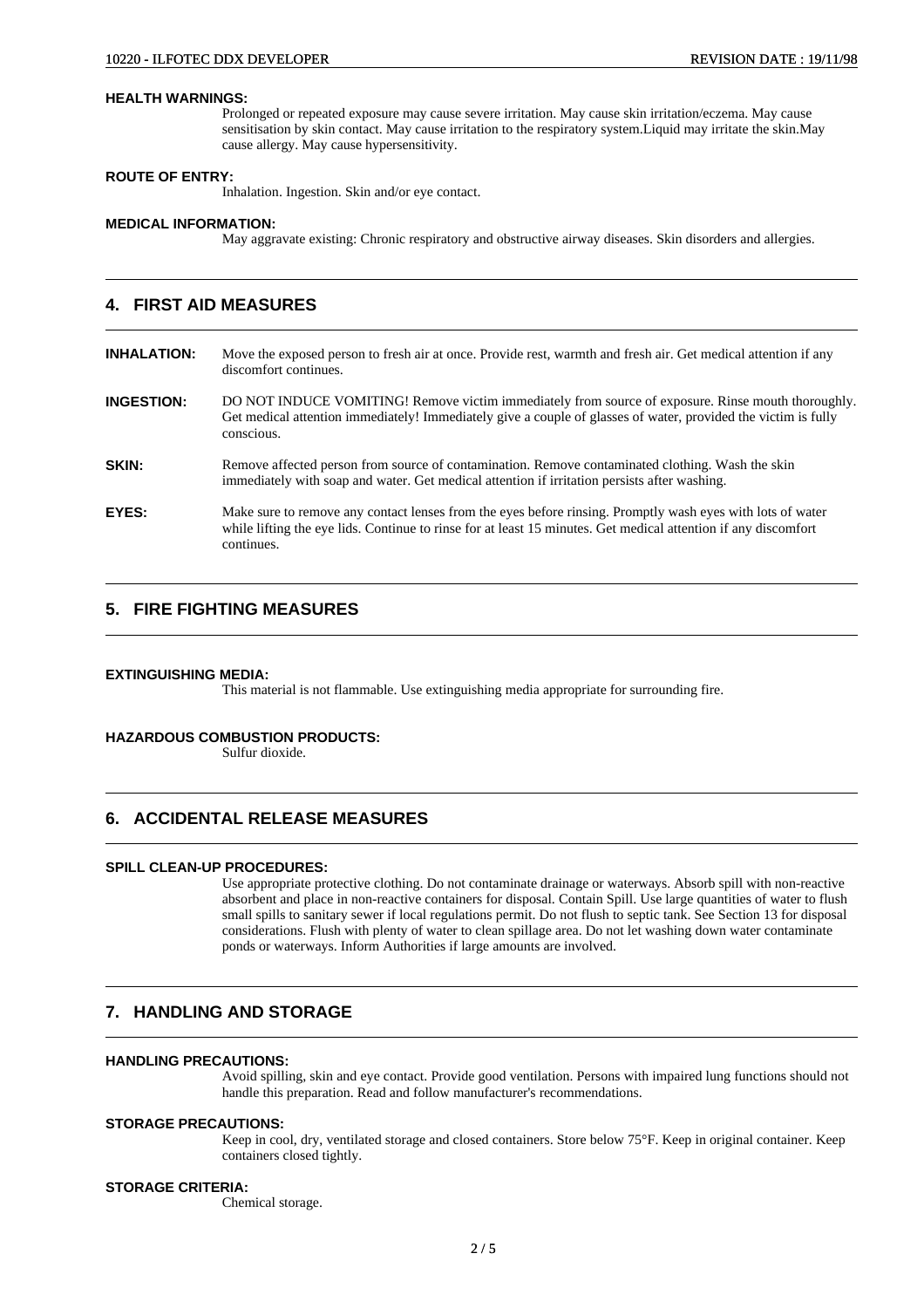### **8. EXPOSURE CONTROLS, PERSONAL PROTECTION**

|                              |                 | <b>OSHA PEL:</b> |                                         | <b>ACGIH TLV:</b> | <b>OTHER:</b> |       |
|------------------------------|-----------------|------------------|-----------------------------------------|-------------------|---------------|-------|
| <b>INGREDIENT NAME:</b>      | <b>CAS No.:</b> |                  | TWA: STEL: TWA: STEL: TWA: STEL: UNITS: |                   |               |       |
| <b>SODIUM TETRABORATE</b>    | 1330-43-4       |                  |                                         |                   |               | mg/m3 |
| <b>PROTECTIVE EQUIPMENT:</b> |                 |                  |                                         |                   |               |       |
|                              |                 |                  |                                         |                   |               |       |

W

### **ENGINEERING CONTROLS:**

Provide eyewash station and safety shower.

- **VENTILATION:** Provide adequate general and local exhaust ventilation. Must not be handled in confined spaces without adequate ventilation. General room ventilation should provide for 10 - 15 room air changes per hour.
- **RESPIRATORS:** Respiratory protection must be used if air concentration exceeds acceptable level. An acid gas/organic vapor cartridge should be used.

#### **PROTECTIVE GLOVES:**

Use protective gloves made of: Rubber (natural,latex). Neoprene. Polyethylene.

#### **EYE PROTECTION:**

Wear approved safety goggles.

#### **PROTECTIVE CLOTHING:**

Wear appropriate clothing to prevent any possibility of skin contact. Wear rubber apron.

### **9. PHYSICAL AND CHEMICAL PROPERTIES**

**APPEARANCE/PHYSICAL STATE:** Liquid. Water soluble. **COLOR:** Colorless. **ODOR:** No characteristic odor. **SOLUBILITY DESCRIPTION:** Soluble in water. **BOILING POINT (°F, interval):** 212 PRESSURE: 760mmHg<br> **DENSITY/SPECIFIC GRAVITY (q/ml):** 1.31 TEMPERATURE (°F): 68 **DENSITY/SPECIFIC GRAVITY (g/ml):** 1.31 **pH-VALUE, CONC. SOLUTION:** 8.7

### **10. STABILITY AND REACTIVITY**

**STABILITY:** Normally stable.

#### **CONDITIONS TO AVOID:**

Avoid contact with acids. Avoid excessive heat for prolonged periods of time.

#### **HAZARDOUS POLYMERIZATION:**

Will not polymerize.

#### **MATERIALS TO AVOID:**

Avoid contact with other photographic solutions and/or cleaning compounds.

### **HAZARDOUS DECOMPOSITION PRODUCTS:**

Irritating gases/vapors/fumes of: Sulfur dioxide.

### **11. TOXICOLOGICAL INFORMATION**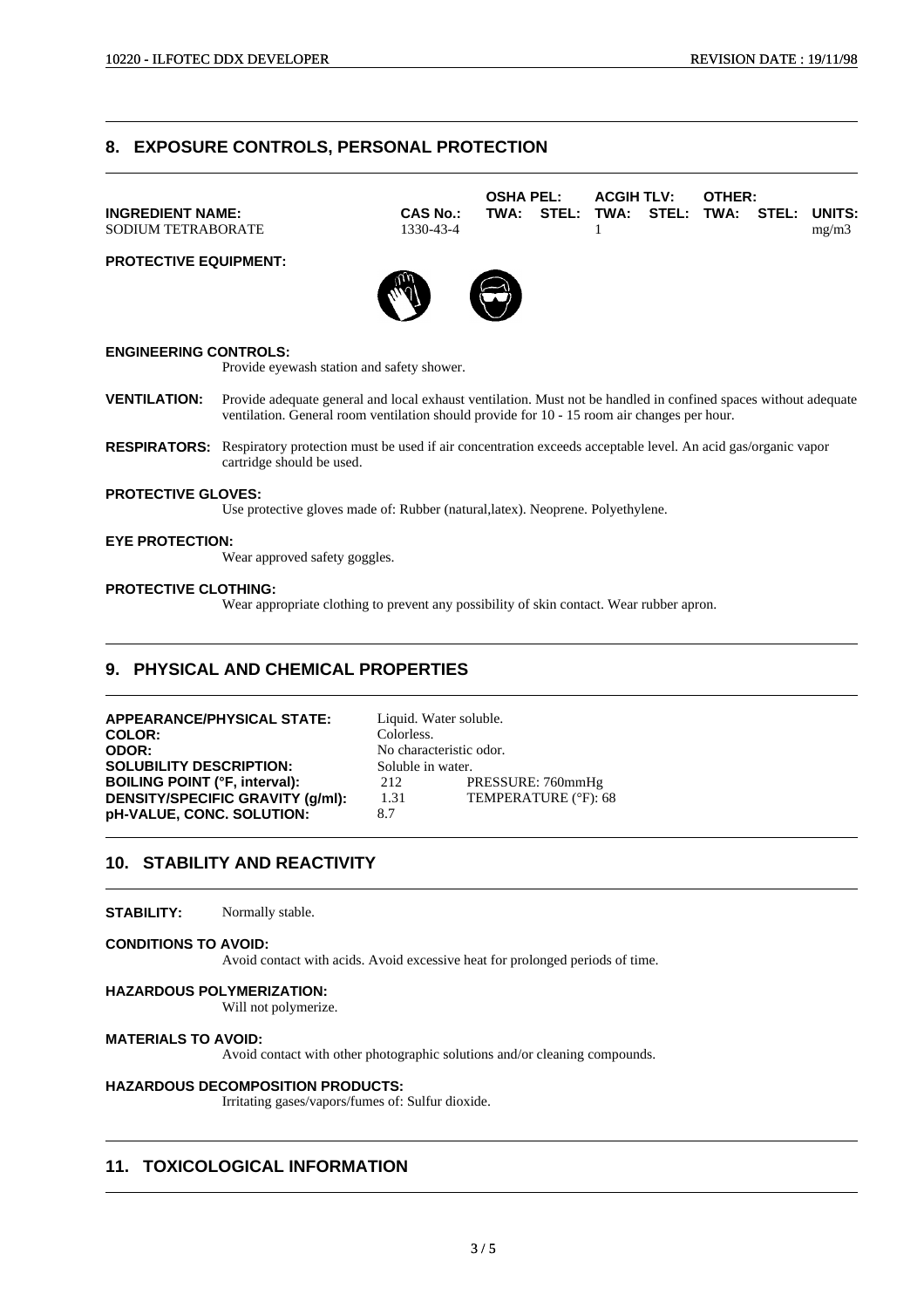**TOXIC DOSE - LD 50:** hydroquinone 320; boric acid 2660; Dimezone S 1007; Sodium tetraborate 2660 mg/kg (oral rat)

#### **TOXICOLOGICAL INFORMATION:**

This chemical formulation has not been tested for health effects. Exposure effects listed are based on existing health data for the individual components which comprise the mixture.

### **12. ECOLOGICAL INFORMATION**

**LC 50, 96 HRS, FISH, mg/l:** 0.1 hydroquinone; 5600 boric acid; >1 Dimezone S; >300 DTPA; 104 sodium tetraborate

**EC 50, 48 HRS, DAPHNIA, mg/l:** 226 boric acid; 7.1 Dimezone S; >10 DTPA; 141 sodium tetraborate **IC 50, 72 HRS, ALGAE, mg/l:** 1.0 hydroquinone; 158 sodium tetraborate 1.0 hydroquinone; 158 sodium tetraborate

#### **ECOLOGICAL INFORMATION:**

Not regarded as dangerous for the environment.

### **13. DISPOSAL CONSIDERATIONS**

#### **DISPOSAL METHODS:**

Unused and spent solutions may be allowed to be discharged to sanitary sewer by permit IF allowed by local regulations. Consult your local authority for advice. Waste may have to be pretreated before discharge. Consult local authorities before discharging any waste to sewer. Do not discharge to septic system. Waste that cannot be discharged to sewer may have to handled by a licensed hazardous waste contractor.

### **14. TRANSPORT INFORMATION**

| <b>GENERAL:</b> | To obtain additional information on packaging for shipment refer to the Code of |
|-----------------|---------------------------------------------------------------------------------|
|                 | Federal Regulations - CFR 49 and your carrier.                                  |

| $U.S.$ DOT:                                                             |                                |
|-------------------------------------------------------------------------|--------------------------------|
| <b>UN/NA No.:</b>                                                       |                                |
| <b>U.S. DOT HAZARD LABEL:</b>                                           | No DOT label requirement noted |
| <b>U.S. DOT CLASS:</b>                                                  | No classification noted.       |
| <b>INFORMATION ON ROAD TRANSPORT:</b> Not classified for road transport |                                |

**SEA TRANSPORT: INFORMATION ON SEA TRANSPORT:** Not classified for sea transport

**AIR TRANSPORT: INFORMATION ON AIR TRANSPORT:** Not classified for air transport

### **15. REGULATORY INFORMATION**

| <b>REGULATORY STATUS OF INGREDIENTS:</b>     |                |     |     |     |                                   |                  |
|----------------------------------------------|----------------|-----|-----|-----|-----------------------------------|------------------|
| <b>NAME:</b>                                 | <b>CAS No:</b> |     |     |     | TSCA: CERCLA: SARA 302: SARA 313: | <b>DSL(CAN):</b> |
| POTASSIUM SULFITE                            | 10117-38-1     | Yes | No  | No  | No                                |                  |
| DIETHYLENEGLYCOL                             | $111 - 46 - 6$ | Yes | No  | No. | No                                | Yes              |
| 1-PHENYL-4-METHYL-4-HYDROXYMETHYL 13047-13-7 |                | Yes | No  | No  | No                                | Yes              |
| DIETHYLENETRIAMINE PENTAACETIC<br>ACID-      | $67-43-6$      | Yes | No. | No  | No                                | Yes              |
| N <sub>A5</sub><br><b>SODIUM TETRABORATE</b> | 1330-43-4      | Yes | No. | No. | No                                | Yes              |

### **US FEDERAL REGULATIONS:**

**REGULATORY STATUS:** TSCA: The ingredients of this product are on the TSCA Inventory.